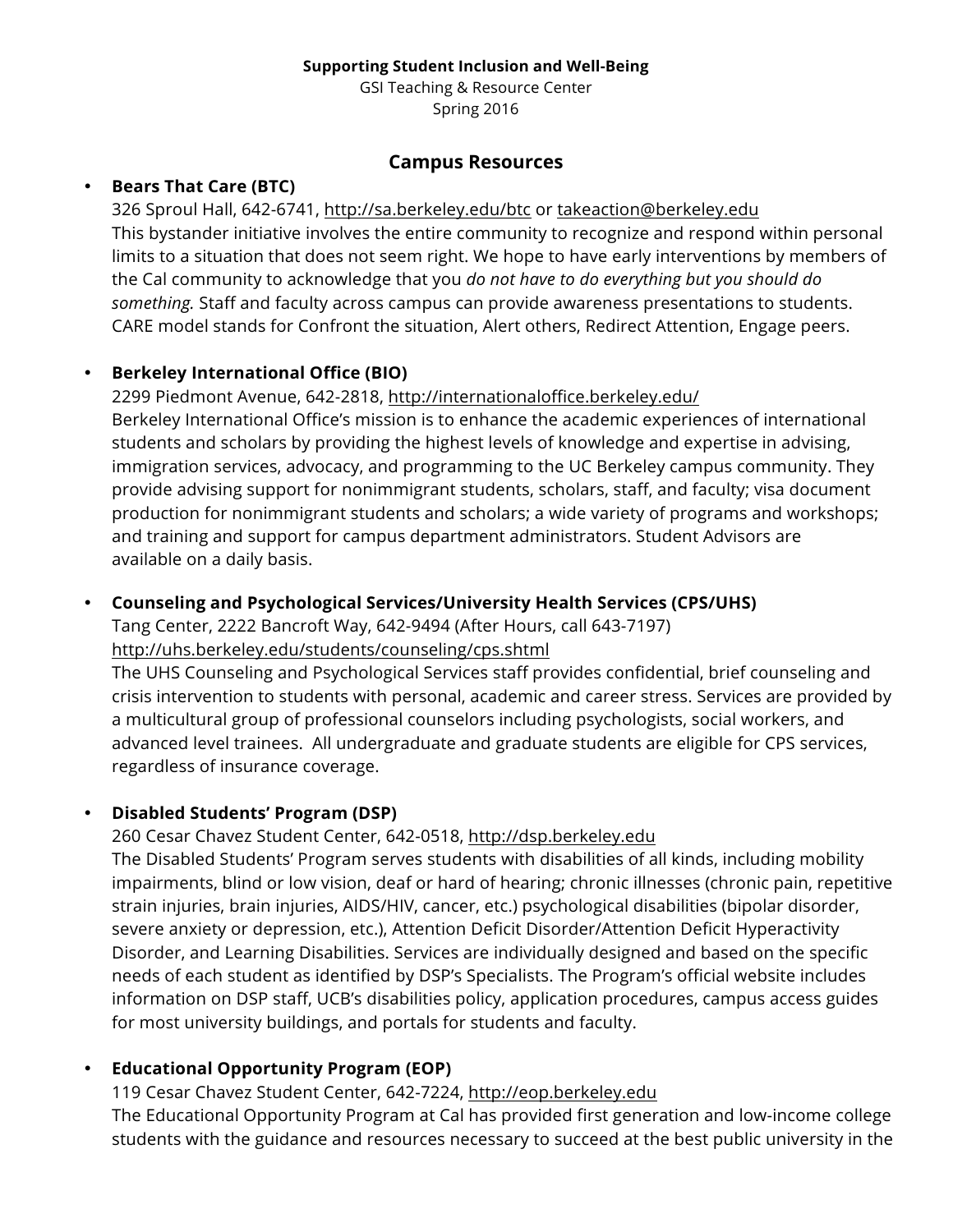world. EOP's individualized academic counseling, support services, and extensive campus referral network help students develop the unique gifts and talents they each bring to the university while empowering them to achieve.

#### • **Gender Equity Resource Center (GenEq)**

202 Cesar Chavez Student Center, 643-5730, http://geneq.berkeley.edu/

The Gender Equity Resource Center, fondly referred to as GenEq, is a UC Berkeley campus community center committed to fostering an inclusive Cal experience for all. GenEq is the campus location where students, faculty, staff and alumni connect for resources, services, education and leadership programs related to gender and sexuality. The programs and services of the Gender Equity Resource Center are focused into four key areas: women; lesbian, gay, bisexual, and transgender (LGBT); sexual and dating violence; and hate crimes and bias driven incidents. GenEq strives to provide a space for respectful dialogue about sexuality and gender; illuminate the interrelationship of sexism, homophobia and gender bias and violence; create a campus free of violence and hate; provide leadership opportunities; advocate on behalf of survivors of sexual, hate, dating and gender violence; foster a community of women and LGBT leaders; and be a portal to campus and community resources on LGBT, Women, and the many intersections of identity (e.g., race, class, ability, etc.).

# • **Multicultural Education Program**

# http://mep.berkeley.edu

The Multicultural Education Program (MEP) is one of six initiatives funded by the Evelyn and Walter Haas, Jr. Fund to work towards institutional change and to create a positive campus climate for diversity. The MEP is a five-year initiative to establish a sustainable infrastructure for activities like educational consultation and diversity workshops for the campus that address both specific topics, and to cater to group needs across the campus.

# • **Ombudsperson for Students**

# 102 Sproul Hall, 642-5754 http://sa.berkeley.edu/ombuds

The Ombudsperson for Students provides a confidential service for students involved in a University-related problem (either academic or administrative), acting as a neutral complaint resolver and not as an advocate for any of the parties involved in a dispute. The Ombudsperson can provide information on policies and procedures affecting students, facilitate students' contact with services able to assist in resolving the problem, and assist students in complaints concerning improper application of University policies or procedures. All matters referred to this office are held in strict confidence. The only exceptions, at the sole discretion of the Ombudsperson, are cases where there appears to be imminent threat of serious harm.\

# • **Social Services**

#### Room 2280, Tang Center, 2222 Bancroft Way, 642-6074

http://uhs.berkeley.edu/students/counseling/socialservices.shtml

Social Services provides confidential services and counseling to help students with managing problems that can emerge from illness such as financial, academic, legal, family concerns, and more. They specialize in helping students with pregnancy resources and referrals; alcohol/drug problems related to one's own or a family member's use; sexual assault/rape; relationship or other violence; and support for health concerns-new diagnoses or ongoing conditions. Social Services staff will assess a student's immediate needs, work with the student to develop a plan to